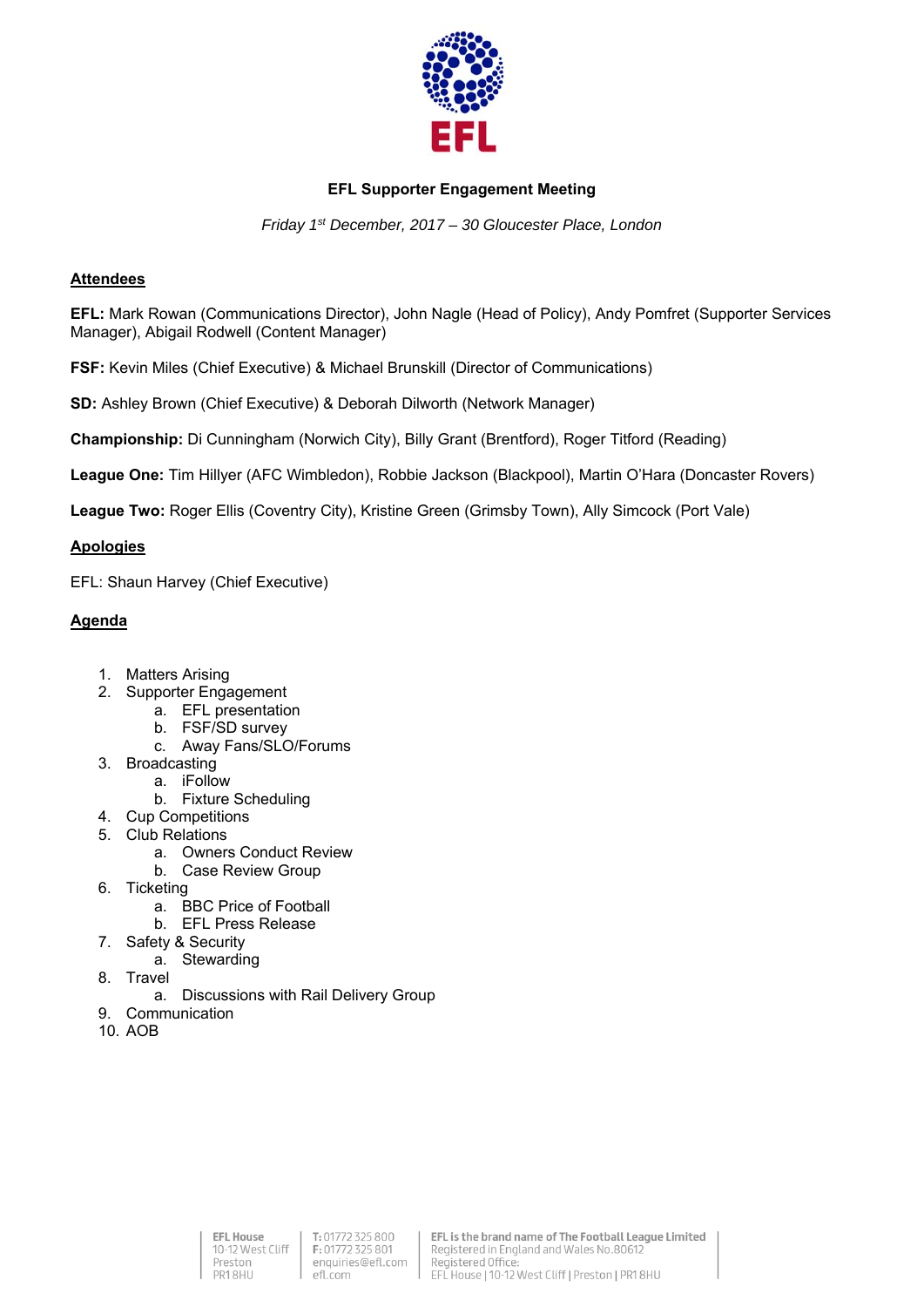

## **Minutes**

## **1 – Matters Arising - LED Boards**

In response to the item raised at the previous meeting by RT, JN reported that there are no specific regulations regarding the content of LED boards but clubs are mindful of the supporter experience for those attending matches. KM offered to supply examples of LED board advertising that was fan facing and could be detrimental to those with epilepsy.

## **2 - Supporter Engagement**

AP gave an update on EFL regulation 112 and supporter engagement, presenting data with regards to club meetings/forums held in the 2016/17 season.

A total of 70% of clubs reported that they had exceeded the minimum requirements of two meetings within the season, some holding in excess of five meetings. It was reported that nearly half of all meetings were attended by at least one owner, chairman or director. Most supporters were invited to attend via established supporter groups, though they were often advertised as open to all supporters.

Issues discussed at club meetings/forums (in descending order) were ticketing matters, followed by playing squad, fan engagement, stadium, and ownership issues. AP went into some detail on the areas discussed. He confirmed that there has been a renewed focus at many clubs and they were now planning for enhanced engagement with fans going forward on various topics e.g. ticket pricing, fan engagement etc. Clubs had also reported that it was very often the fans themselves that set the agenda for their meetings.

AP stated that many clubs were keen to point out that they were well-versed in meeting fans and carrying out this level of fan engagement, and had been for a number of years. It's been a very encouraging first year – JN added that the EFL was very pleased with the number of owners who have been involved in the supporter engagement sessions.

Following discussion regarding club compliance with the regulatory requirements, the EFL suggested that if the FSF have tangible evidence that clubs are not complying with the regulations they should forward it to the EFL for consideration. MR clarified that if a breach of regulation took place, the Executive would treat it the same as any other regulation.

AP summarised that the EFL are currently looking at as many ways possible to share best practice for clubs e.g. SLO seminar, Club Comms seminar and inevitably there would be learning from year one we can consider. MR confirmed that at the next Support Engagement meeting, the EFL will share a selection of the case studies with attendees.

JN asked Supporters Direct to confirm whether they had met their commitments to the Expert Working Group in the same way the EFL had given that it was nearly two years since its conclusion. AB confirmed that it was seeking to do so by the end of the current season.

AP went on to share a brief overview on the Away Fans Project for 2017/18 season. The EFL are midway through year two and he confirmed that clear opportunities are emerging for away fans, most notably on social media and in-stadia engagement. The EFL is looking at ways in which we can further encourage clubs by recognising those that are doing particularly well in this area. AP briefly spoke about the Sky Bet 'Away Days' campaign and how they are working with the EFL to look at ways to enhance the away day experience for fans.

AP confirmed that Sky Bet have gone direct to clubs and fans to ask for feedback on their away experiences and areas that they believe could be a focus for the campaign. Following a request for contact details at Sky Bet, MR and AP confirmed they would provide Sky Bet PR contact details.

AP went on to give an update on SLO activity for this season, confirming the aim to raise the profile of the work of SLOs across the EFL



T: 01772 325 800 F: 01772 325 801 enquiries@efl.com efl.com

EFL is the brand name of The Football League Limited Registered in England and Wales No.80612 Registered Office EFL House | 10-12 West Cliff | Preston | PR1 8HU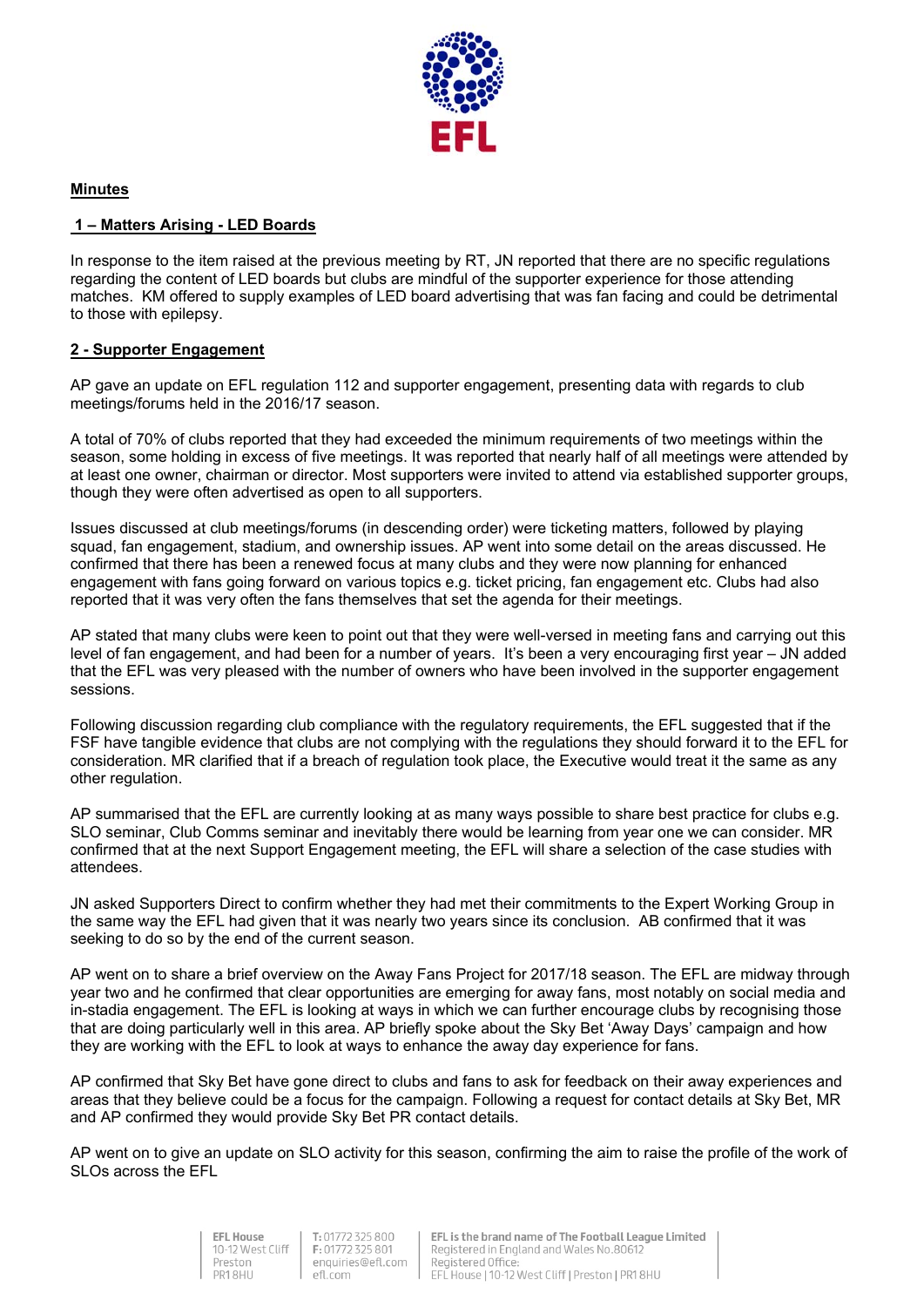

Following a discussion on application of the regulation regarding SLOs, how they are recruited and fulfil their role, AP reiterated that, aside from complying with the regulation, there has to be some flexibility for clubs in how they approach and recruit for the position. Ultimately the regulations set out the minimum requirements, not provide the full scope. However further EFL best practice and guidance will be issued to clubs this season with regards to the development of the SLO role.

MR and JN also confirmed that the EFL will take all feedback on board and look into the wording of the regulation to determine if there is any unhelpful ambiguity.

## **3 - EFL Digital – Broadcasting**

The EFL gave an update on 2017 – a year of digital transformation for the EFL, highlighting the key principles of the new platform;

- mobile first
- more flexible design allowing clubs to personalise their product
- fast publishing CMS
- Enhanced video output

It was accepted that it wasn't without its challenges but stated that overall the feedback and transfer across to the new platform has been positive from both clubs and supporters.

#### **iFollow**

MR then gave an update on the new iFollow product that launched earlier this season, positioning it as a gamechanging opportunity for fans that cannot otherwise get to see their clubs, primarily due to the fact they live abroad.

He also went on to discuss the new developments in regard to domestic streaming of the Checkatrade Trophy fixtures from Round Two this season and for matches outside the blocked hours (i.e. Saturday at 3.00pm) from the beginning of 2018/19

Following a question from RT regarding the potential for access for those supporters who travel abroad but do not live outside the UK, a short discussion took place on the current strategic approach and the restrictions placed on both fans and the EFL.

It was raised by BG that the customer service was very poor and a lack of response on match days forced people to unsubscribe from the product. MR countered that the EFL, in conjunction with their digital partners have upgraded their customer service and improvements continue to be made. MR requested that any supporters considering unsubscribing to contact the EFL Digital team before doing so to discuss their issues and to find a suitable solution.

MR confirmed that the EFL would not be allowing clubs to move fixtures from 3pm on Saturday afternoon in order to be able to screen their fixtures on iFollow. This prompted a debate on the issue of potential reduced attendance at matches as a result of the introduction of live streaming in the UK.

JN stated that the EFL match attendance remained a key priority for the EFL. It was noted that there is no substitute for attending live matches and this was an opportunity for those to be able to watch their team who don't, or cannot, usually attend. It was suggested by MR that by re-engaging supporters gave further opportunities to increase attendances in the future.

RT asked whether the domestic streaming of matches could be stopped at a future point if it was felt to be detrimental to crowd levels. JN replied by confirming that iFollow was 100 per cent owned by the EFL and therefore any decisions were entirely in the hands of the EFL and its clubs.

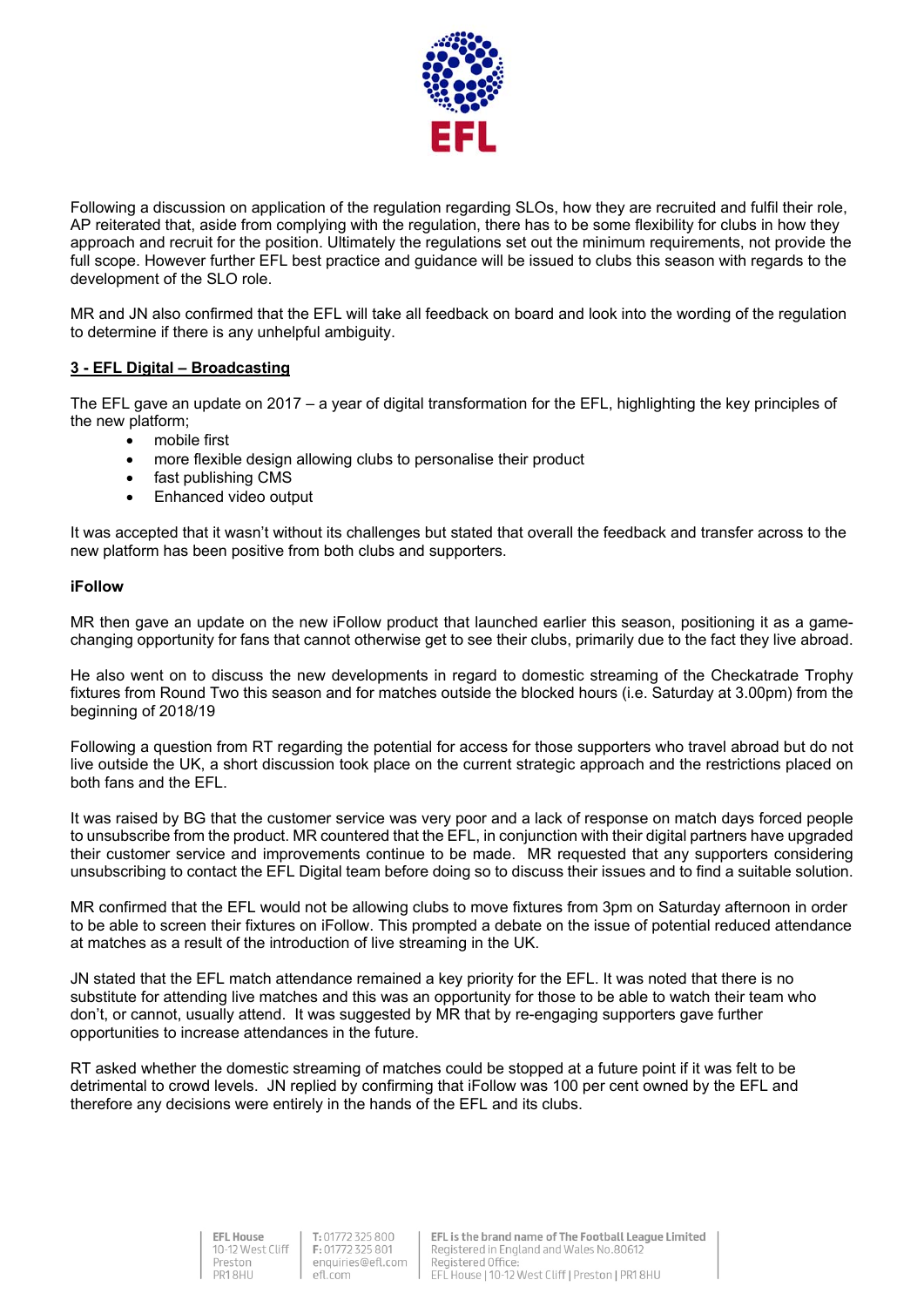

## **4- Cup competitions**

#### **Checkatrade Trophy**

MR provided an update on this season's Checkatrade Trophy, the format changes and the learnings from the 2016/17 pilot. This included a short review of the consultation that took place in April 2017 that led to clubs adopting the format for two more seasons. An update on attendances for this season was provided with MR reporting that these had seen an increase year on year alongside presenting some data on the number of young English players involved in this season's competition to-date.

## **Carabao Cup**

MR continued with an update on the Carabao Cup and again provide some information on this season's attendances, confirming that year-on-year they were up in the early rounds. MR made the specific point that the media continue to question the competition in its early stages but the attendance increase supports the theory that the competition remains popular. The media's position on team selection was also noted by the EFL.

A short overview of this season's Carabao Cup draws was provided against a backdrop of how the EFL are continuing to stay true to its commitment of being different and innovative, in order to increase the profile and exposure of the competition.

A discussion then took place on the scheduling of fixtures in the Checkatrade Trophy. It was noted that as a result of the increased flexibility on scheduling, some fixtures had been arranged at short notice.

BG then raised the potential for blocking certain times out for staging fixtures, in particular TV games. His request was noted and the EFL responded that finding appropriate slots in the schedule to fulfil the terms of the Sky contract remains a challenge for EFL, its Clubs and the broadcaster.

#### **5 - Club Relations – Owners Conduct Review**

The EFL outlined the consultation it was conducting with clubs regarding the conduct of owners, directors and executives. JN reported that this was ongoing with clubs in the process of providing their responses.

Ultimately on such matters the EFL is guided by the wishes of clubs who set the rules.

The consultation seeks to:

a) discuss with clubs an appropriate formulation of the responsibilities expected of the clubs themselves, the club owners, directors and other relevant employees;

b) begin to outline conduct which could be considered contrary to those objectives, and how the EFL would begin to assess whether that conduct falls short of what is expected at any particular level;

c) begin the process of developing guidelines on when the EFL may intervene to remind clubs and individuals of their responsibilities and where appropriate remedial action is not taken, proceed to regulatory action if it is viewed that the conduct is bringing Clubs and/or the EFL into disrepute.

KM expressed the view that by seeking the views of clubs only, the EFL would be asking the wrong people as it was the supporters that bore the brunt of poor ownership. JN insisted that clubs too were affected, as they were all shareholders of the EFL which suffers from any ensuing reputational damage. JN made it clear that these issues are among the most challenging that the EFL faces, and that it was the views expressed by affected supporters that had prompted the review in the first instance.

The supporter representatives from Blackpool (RJ) and Coventry City (RE) expressed disappointment at the way the EFL had handled matters relating to the ownership of both clubs and urged the EFL to change its approach

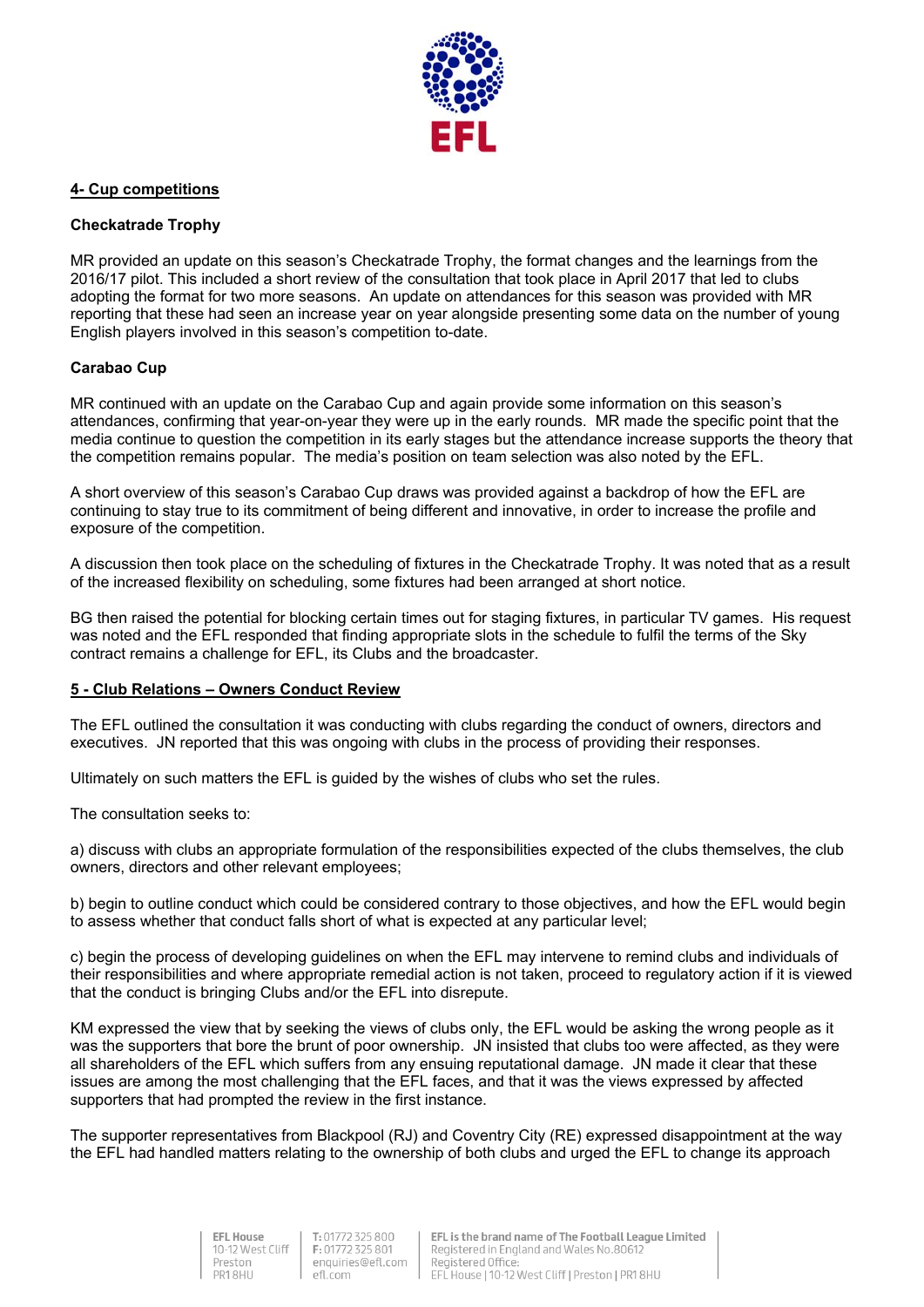

going forward. RJ proposed that the EFL should hold a Case Review to examine issues relating to its handling of the matter (and do likewise in other similar situations) to which relevant parties could contribute.

Alternatively, RE proposed that, as well as reviewing cases after they were concluded in order to learn lessons, the EFL should appoint someone to oversee an independent review while the matter was still at hand rather than just looking back over the matter at its conclusion.

JN indicated that the EFL's approach to such matters was ultimately defined by its rules. It could not 'make it up as it went along' and instead would apply its regulations as agreed with member clubs even though this wouldn't always make its decisions popular with supporters. Nevertheless, he indicated that the EFL understood the comments that were being made by the fans representatives and he committed to feed them into the EFL's decision making process.

## **6 - Ticketing**

MB queried the figures release by the EFL ahead of the BBC's Price of Football survey and asked how the figures had been calculated.

The EFL reported that the figure released is the average price paid per paying spectator based on club gate statement information and was entirely accurate.

#### **7 – Safety & Security - Stewarding**

A pan-industry review of stewarding arrangements is currently under way that will look at the role of stewards, their training and funding arrangements.

KM asked if the FSF would be consulted on relevant issues as part of the review and JN indicated that it would, although it was not known what form that would take at this time.

KG referenced the statement released by the EFL recently with regards to stewarding arrangements for Stevenage v Grimsby Town, suggesting that there is ambiguity over responsibility for the conduct of stewards.

MR reiterated that responsibility for the conduct of stewards resides with clubs as their employers with the EFL providing relevant guidance from time to time to ensure best practice. The EFL is looking to work with all its clubs to ensure that attending matches remains an enjoyable, positive experience for supporters and, to assist, will be issuing updated guidance regarding a number of safety, security and stewarding matters.

#### **8 – Travel - Rail Delivery Group**

EFL continues to hold discussions with the Rail Delivery Group regarding the issue of ticketing arrangements in instances where matches are re-arranged for broadcasting purposes. Progress is being made and it is hoped there will be something in place for next season.

#### **9. Communication**

EFL will seek to provide a draft of the meeting notes within two weeks, with a final version to be agreed between the parties as soon as possible after.

#### **10 – AOB**

#### **LGBT issues**

DC wanted to see the level of engagement on LGBT issues maintained beyond the Rainbow Laces campaign.

JN indicated that the EFL's support for the LGBT community was not just limited to Rainbow Laces and other campaigns it supports, such as the Come Out 2 Play campaign but was a year round commitment.